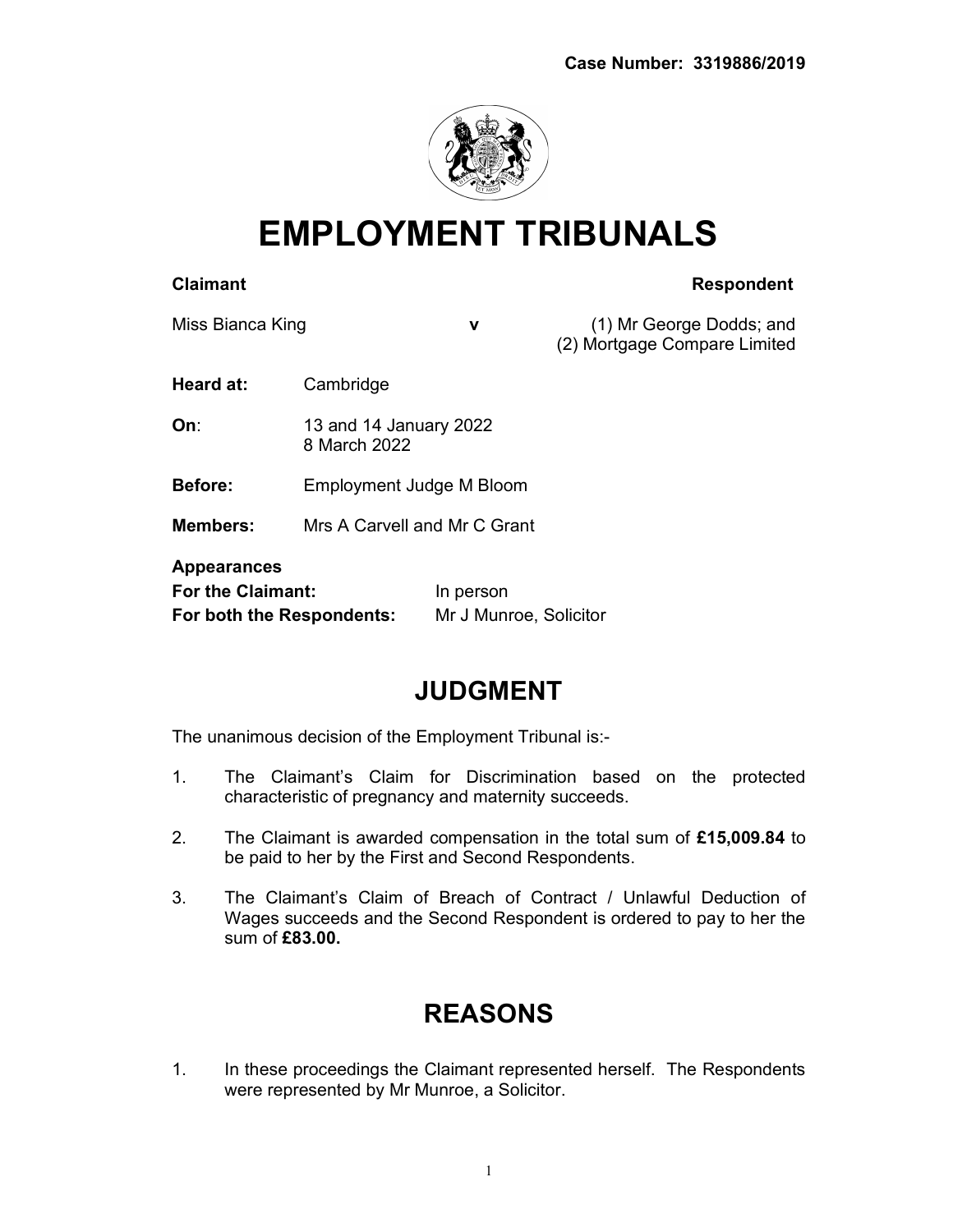- 2. In determining the Claim the Tribunal considered the content of a Joint Bundle of Documents consisting of 233 pages. The Tribunal heard evidence from the Claimant herself. In addition, the Claimant called Ms Victoria Wright formerly an employee of the Respondent. The Tribunal heard evidence from the First Respondent, Mr George Dodds, the Company Secretary and Director of the Second Respondent. In addition the Respondent called Mr Rory Dodds who was a self-employed mortgage consultant with the Second Respondent between July and December 2018; Ms Sharon Lockwood a Bookkeeper employed by the Second Respondent between December 2017 and May 2019; and Ms Loraine Gee the Second Respondent's Compliance Director who was employed by them between November 2013 and July 2019. Each of the witnesses produced a written Witness Statement which they adopted as their evidence in chief. Each witness was subject to cross examination and they were asked questions by the Tribunal.
- 3. The Claimant brings to the Employment Tribunal two Claims. The first is a Claim for Breach of Contract and / or Unlawful Deduction of Wages regarding the sum of £83.00 representing a shortfall due to the Claimant in respect of outstanding maternity pay. At the commencement of the Hearing the Respondent confirmed to the Tribunal that the Claim was accepted and by consent, on that basis, Judgment is given in favour of the Claimant. The Second Respondent is ordered to pay to the Claimant the sum of £83.00.
- 4. The second Claim is a Claim brought by the Claimant pursuant to the provisions of Section 18 Equality Act 2010. Section 18 states:-
	- "(1) This section has the effect for the purposes of the application of part 5 (work) to the protected characteristic of pregnancy and maternity.
	- (2) A person (A) discriminates against a woman if in the protected period in relation to a pregnancy of hers A treats her unfavourably-
		- (a) Because of the pregnancy or
		- (b) Because of illness suffered by her as a result of it.
	- (3) A person (A) discriminates against a woman if A treats her unfavourably because she is on compulsory maternity leave.
	- (4) A person (A) discriminates against a woman if A treats her unfavourably because she is exercising or seeking to exercise or has exercised or sought to exercise the right to ordinary or additional maternity leave".
- 5. The protected period begins when the pregnancy begins and ends at the end of a period of ordinary or additional maternity leave. The issue therefore to be determined in this case is whether or not the First and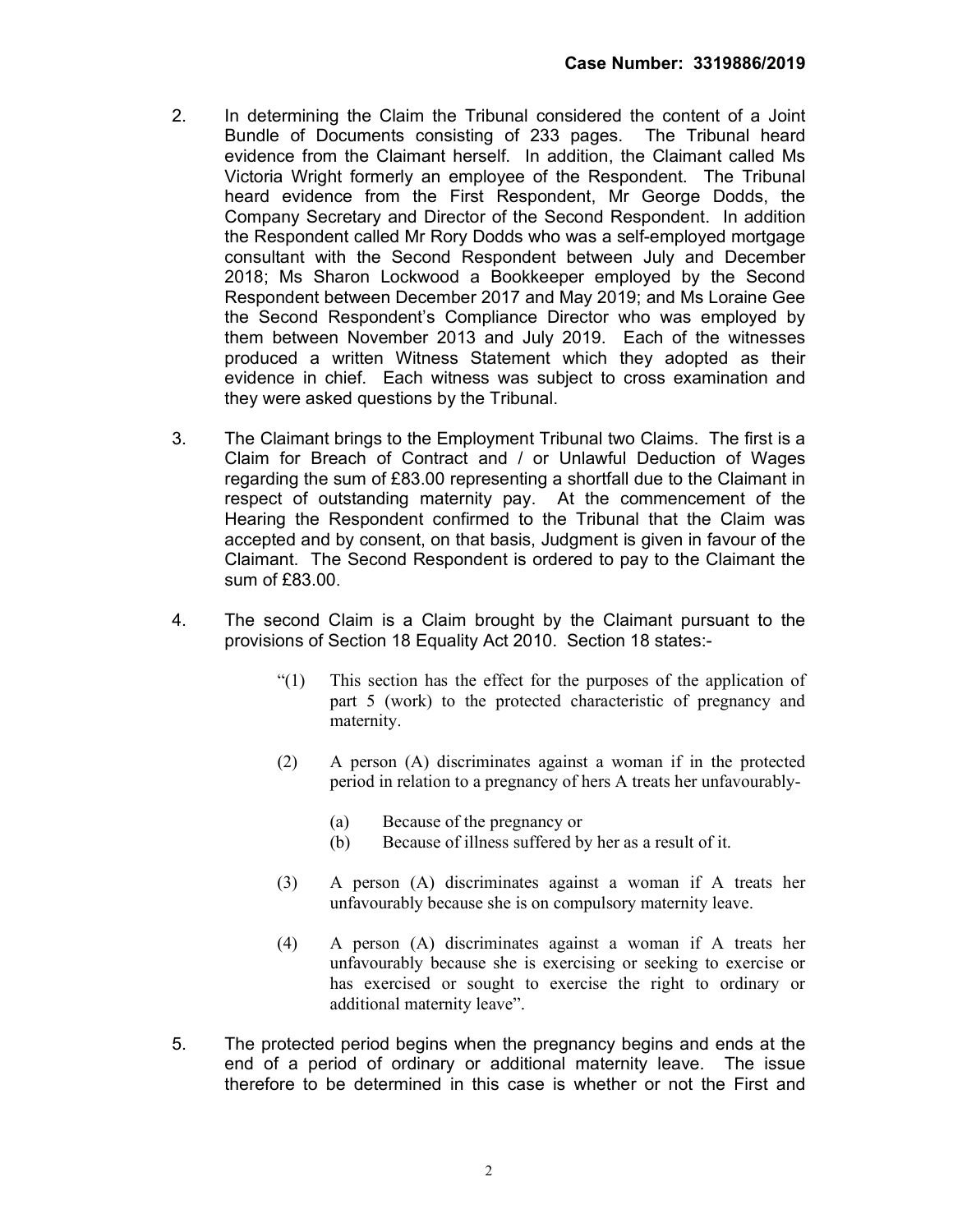Second Respondent treated the Claimant unfavourably because of her pregnancy and her maternity leave.

- 6. Unlike other claims for Direct Discrimination, it is not necessary for the Claimant to compare the way she was treated with the way a comparator had been or would have been treated. Section 18 Equality Act 2010 requires that the Claimant shows she has been treated "unfavourably" and no question of comparison arises. There is no dispute in this case that the unfavourable treatment alleged by the Claimant occurred during the protected period, i.e. between the date the Claimant informed the First and Second Respondent that she was pregnant and when her period of maternity leave would have ended.
- 7. The Tribunal reminds itself of the burden of proof in such cases which is set out in Section 136 Equality Act 2010. The leading cases on the burden of proof are lgen Limited v Wong 2005 EWCA CIV 142, Madarassy v Nomura International Plc 2007 EWCA CIV 33 and Hewage v Grampian Health Board, a decision of the Supreme Court in 2012. It is for the Claimant to prove, on the balance of probabilities, facts from which the Tribunal could conclude, absent any explanation from the Respondent, that the Respondent has discriminated against the Claimant. If the Claimant does show that, the burden of proof shifts to the Respondent to show that it did not discriminate as alleged by the Claimant.

### Findings of Fact

- 8. On the balance of probabilities and having heard the evidence of the witnesses and having considered the documents in the Bundle, we come to the following findings of fact.
- 9. On 26 September 2016 the Claimant commenced her employment with the Second Respondent's predecessor Swift Employment Corporation Limited. She was employed as a Processing Clerk based at the Second Respondent's offices in Northampton. At the time of the Claimant's allegations of unfavourable treatment she was still in the Second Respondent's employment. The Claimant's Claim to the Employment Tribunal was presented on 29 June 2019. There is some confusion as to what eventually happened to the Claimant's employment after that date but because those events postdate the presentation of the Claim to the Employment Tribunal, we are not concerned with them. Our judgment is to determine the allegations made by the Claimant up to the date of presentation of her Claim.
- 10. On 27 October 2018 the Claimant sent an e-mail to Mr Dodds informing him she was pregnant and that her baby was expected on 2 March 2019. Mr Dodds did not acknowledge the e-mail and he made no reference to the Claimant regarding this notification.
- 11. About a week later the Claimant requested some holiday leave. Mr Dodds did acknowledge the request and spoke with the Claimant on the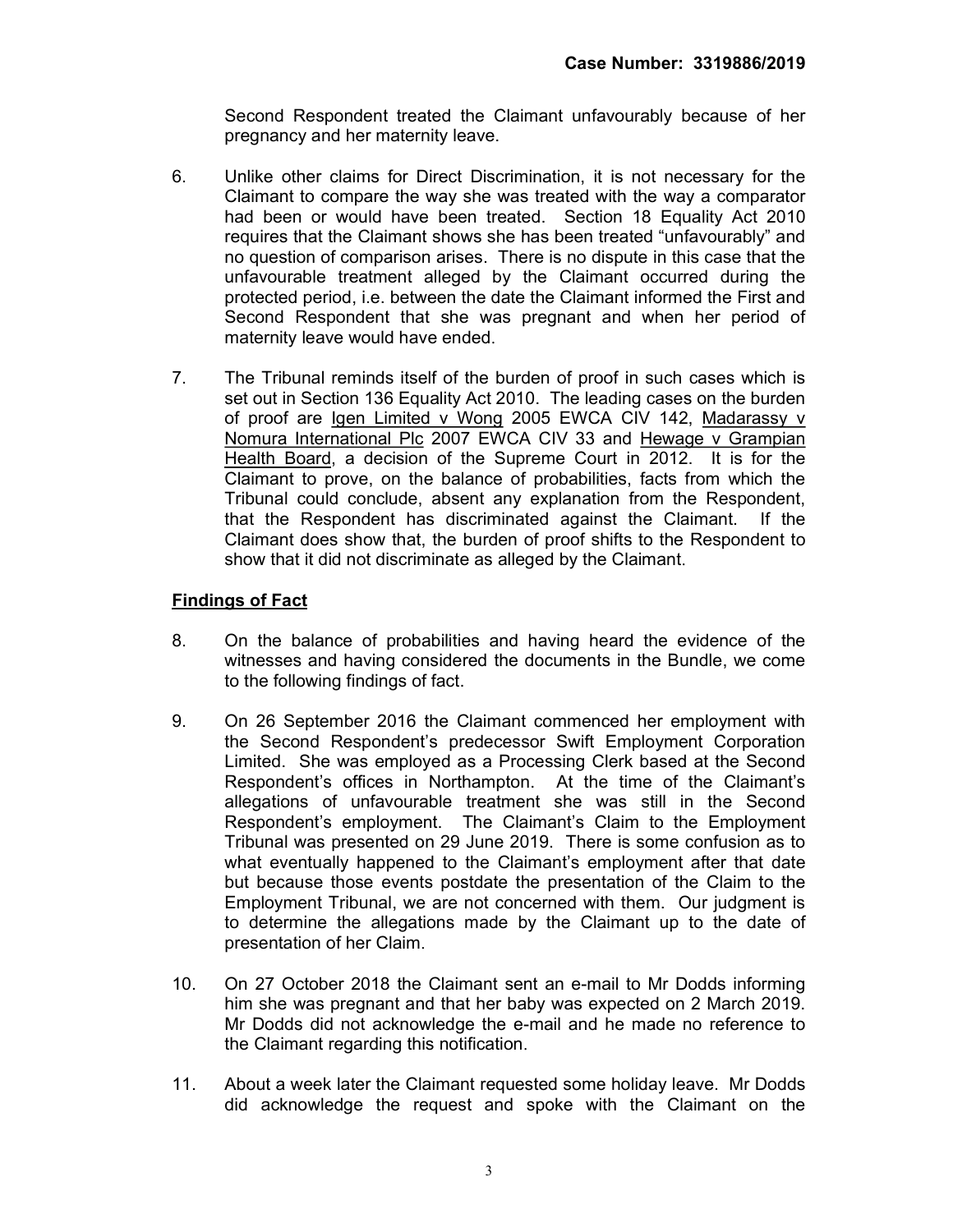telephone. The holiday request was granted. During the conversation Mr Dodds made reference to the Claimant's pregnancy for the first time. He mentioned to the Claimant that she "must have been having some fun lately".

- 12. On 30 November 2018 Mr Dodds sent an e-mail to the Claimant requesting a meeting with her at the office on 3 December 2018. Ms Wright saw the Claimant in the office that day and expressed some surprise that the Claimant was there. Mr Dodds arrived at the office later that day and had a meeting with the Claimant. In that meeting the Claimant was shown a letter from Mr Dodds. He was the author of the letter. The letter stated that the Claimant was to be "laid off with immediate effect". Mr Dodds told the Claimant that the Respondent Company was having some financial difficulties and could not continue "to keep her". No other employee was given such information. Mr Dodds denied that in fact he had shown any such letter to the Claimant and denied its existence. The letter was not before the Tribunal because on the Claimant's own account she handed it back to Mr Dodds and never saw it again.
- 13. The Tribunal is completely satisfied as to the existence of that letter and the fact that it was shown by Mr Dodds to the Claimant. Ms Wright told the Tribunal that she herself had seen the letter; she had printed it at the request of Mr Dodds; and had scanned it to him. The Tribunal accepts without hesitation the evidence of the Claimant and Ms Wright who we both regarded as honest and reliable witnesses. We do not accept the evidence of Mr Dodds. When the Claimant informed Mr Dodds that she would be absent from work due to maternity leave from March 2019 he took the letter off her and said to her, "that changes everything. I did not know it was so soon". It is evident to the Employment Tribunal and we conclude that the threat of laying off the Claimant was only made to her as a result of her notification to the First and Second Respondent that she was pregnant. On 3 December 2018 (page 84) the Claimant sent an email to Mr Dodds making reference to the letter and her belief that she was, "being discriminated against" due to her pregnancy status.
- 14. Additional evidence was placed before the Employment Tribunal on 8 March 2022. The Respondent produced a list from Google which it had obtained within the previous twenty-four hours. In addition, the Respondent produced a Supplementary Bundle which on page 5 showed two e-mails to Victoria Wright from Mr Dodds dated 29 November 2018. The Google schedule also showed two e-mails from Mr Dodds to Ms Wright on the same day but at different times. The Respondent also produced a signed statement from a Mrs Mathi Anbarasu. Mrs Anbarasu provides IT services for the Respondent. She lives and works in India. No application had been made by the Respondent prior to 8 March 2022 to hear the evidence of Mrs Anbarasu either live or by video link. Her statement was of little value. It did not show one way or the other whether or not the e-mail to which Ms Wright gave evidence existed or not. The schedule and the e-mails on page 5 of the Supplementary Bundle also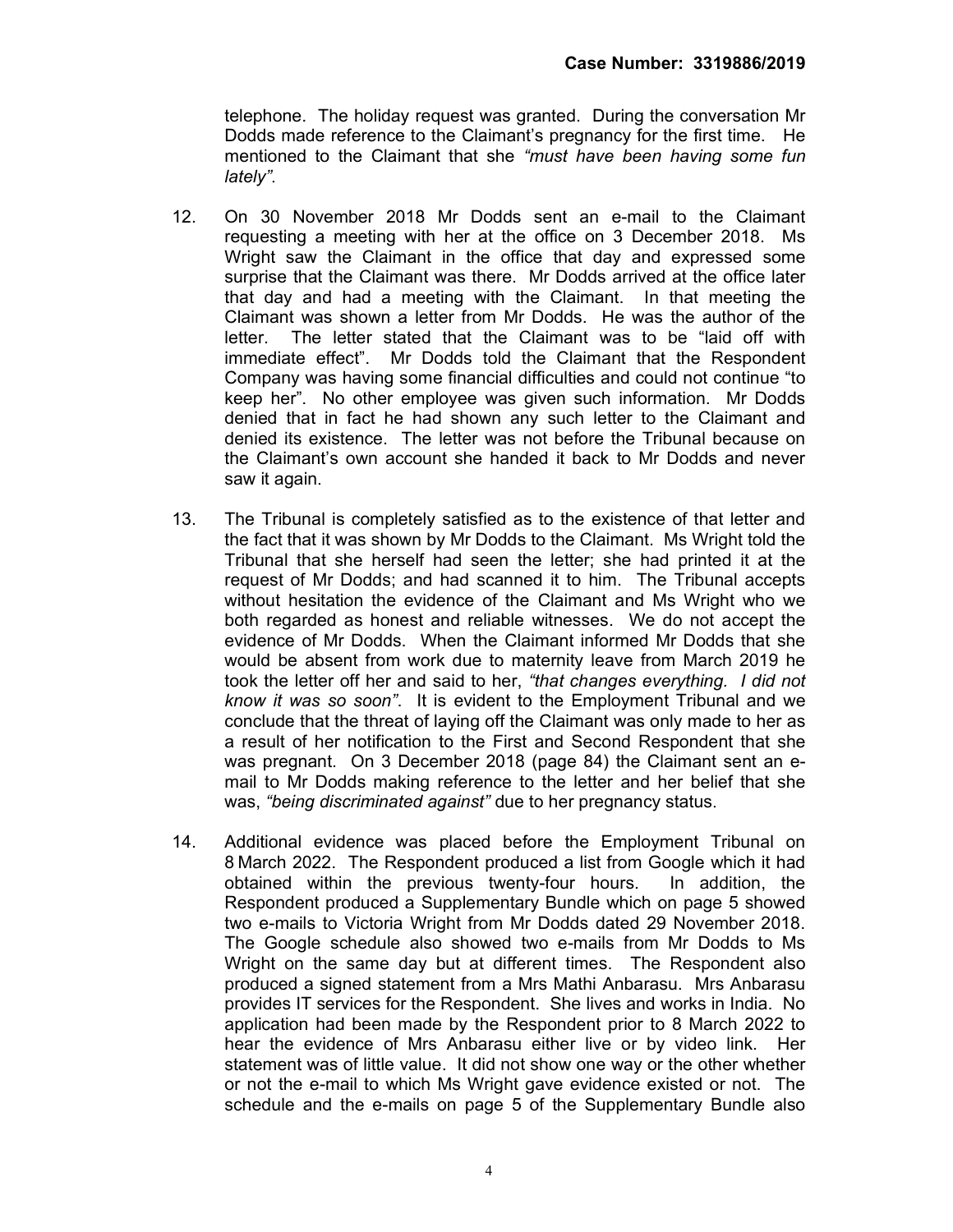proved to be of no assistance. There was a possibility that the e-mail itself could have been deleted. Without expert IT evidence being called by the Respondent we remain satisfied that the evidence of the Claimant and Ms Wright regarding the existence of the "lay off letter" was correct. We are further persuaded of that fact by reference to the letter being made in the Claimant's e-mail to Mr Dodds on 3 December 2018 (page 84 of the main Bundle) and in another e-mail of 30 January 2019 (page 92 of the main Bundle). In those e-mails the Claimant makes reference to the letter and being "laid off before Christmas". Mr Dodds did not respond to either email by denying the existence of the said letter.

- 15. On 4 December 2018 Mr Dodds sent an e-mail to the Claimant (page 86). In it he reminds the Claimant of her working hours (9:00 a.m. until 5:00 p.m. or 5:30 p.m. depending on the day worked) and specifically ensuring that the Claimant took her lunch break between 1:00 p.m. and 2:00 p.m. Mr Dodds added the words, "please ensure you leave on time and return by 2:00 p.m.  $\dots$ ". This was an e-mail sent to the Claimant without any apparent previous difficulty with regard to her timekeeping.
- 16. There followed a series of criticisms by Mr Dodds to the Claimant regarding her standard of work; accusations regarding e-mails not being sent etc.; and being shouted at on various occasions. This form of behaviour directed to the Claimant by Mr Dodds had not been in evidence prior to the Claimant's pregnancy. On one such occasion the Claimant was so upset she had to leave a group video call and went to the toilet in tears. This event took place on 8 November 2018. We accept without hesitation the Claimant's account with regard to that meeting.
- 17. There were delays by the Respondent in responding to the Claimant's MAT1B Form but we find in fact these were due to the fact that Ms Lockwood who dealt with such matters within the company was not always in the office. We find that the absence of prompt replies did not constitute any act of unfavourable treatment because of the Claimant's pregnancy or intention to take maternity leave. They were simply lapses in administration.
- 18. On 30 January 2019 the Claimant met with Mr Dodds to discuss the Claimant's request to take her 2019 holiday entitlement before she went on maternity leave. Mr Dodds agreed but referred to her request as "cheeky". That was, we consider, an inappropriate comment and was aggravated by the fact that it was the Claimant's last day at work before she took the period of holiday and subsequently went on maternity leave.
- 19. The last day the Claimant was at work was 30 January 2019. The Claimant reported for work as normal. Shortly after doing so her computer was shut down; she was denied access to all systems and told she was not required to work. She was required to sit around for a number of hours before being allowed to go home. Ms Wright informed the Tribunal that she herself felt uncomfortable with the Respondent's actions directed towards the Claimant that morning.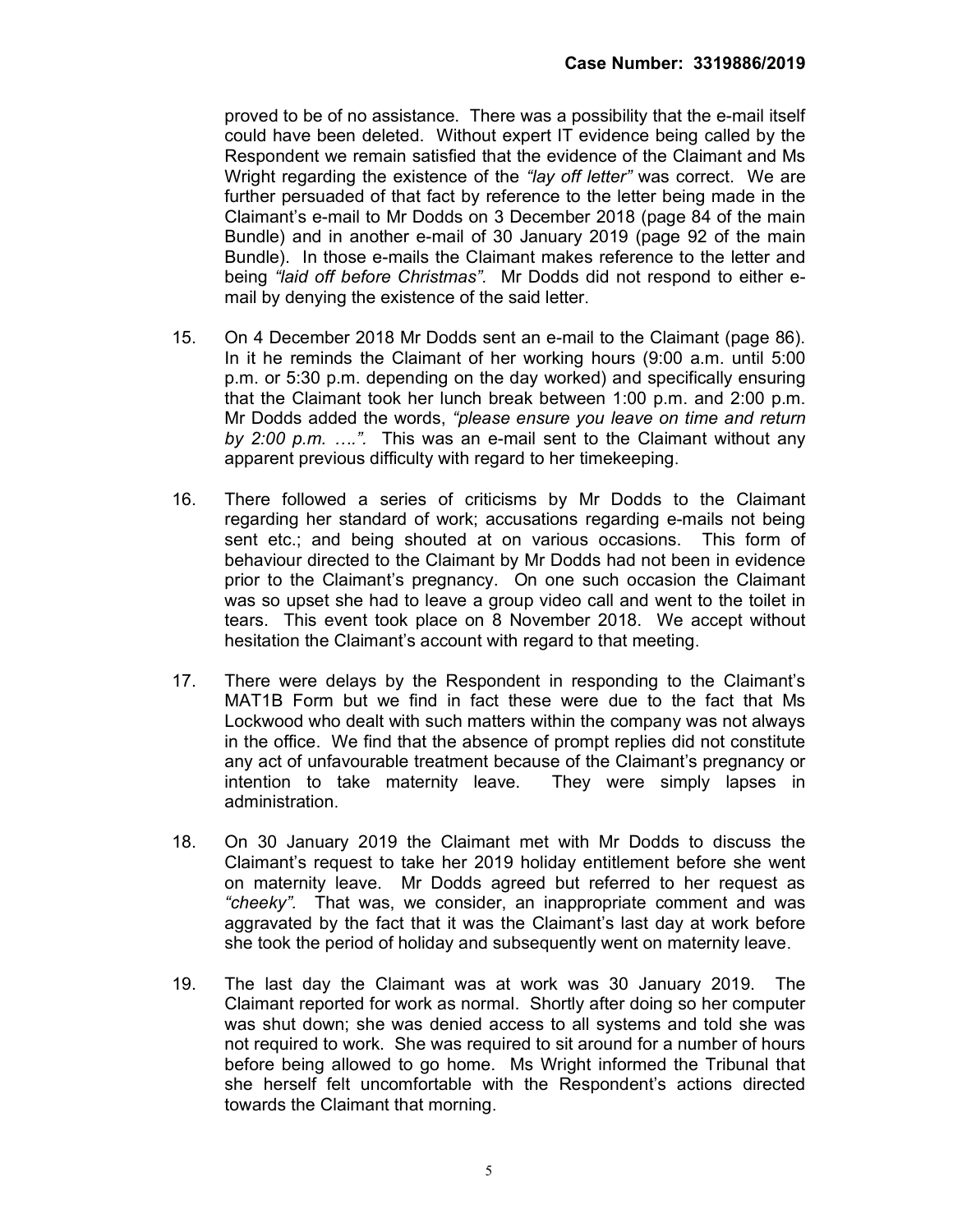- 20. In February 2019 the Claimant questioned non-payment of her maternity pay and had to make a number of requests to rectify the shortfalls. We find that the Claimant's requests were largely ignored by the Respondents.
- 21. On 24 April 2019 Mr Dodds informed the Claimant that all employees would be converted to "self-employed status". We were not given any reason or explanation for this communication by the First Respondent Mr Dodds. When the Claimant asked Mr Dodds why he was doing this she was told she would receive a communication from the Respondent's solicitors. No such communication was ever received by her or indeed was sent. The Claimant e-mailed Mr Dodds on 29 April 2019 (page 102) asking for more information only to receive a reply which stated…… "This doesn't surprise me. You have been looking for a way to accuse us of this for months" (i.e. the termination of the Claimant's employment). We find Mr Dodds' reply was uncalled for and was without merit.
- 22. The actions of the Respondents at the end of April 2019 continued a series of acts of unfavourable treatment alleged by the Claimant beginning in November 2018. Thus we find that the Claimant's Claims presented to the Tribunal on 29 June 2019 were presented within the statutory time period stipulated by the provisions of Section 123 Equality Act 2010.

#### **Conclusions**

- 23. The Tribunal concludes that the actions of the two Respondents with regard to the comment made by Mr Dodds that the Claimant had been "having fun"; with regard to the letter informing her that she was to be laid off; unwarranted and unsubstantiated allegations of poor performance where no such criticisms existed prior to November 2018; Mr Dodds shouting at the Claimant in meetings thereby distressing her to the extent she ended up in tears; by making reference to the Claimant's contractual hours in the context of an unnecessary form of communication; delays in paying her maternity pay; by referring to the Claimant's request to take holiday before the commencement of her maternity leave as "cheeky"; by closing down the Claimant's computer and instructing her not to work on her last day; the instruction regarding her employment status and the unsubstantiated accusation that the Claimant was trying to "set up" her termination of employment all amount to acts of unfavourable treatment.
- 24. In our judgment the treatment that we have found constitutes "unfavourable treatment". We have reminded ourselves of the guidance with regard to such matters provided by the Equality and Human Rights Commission in its Code of Practice on employment. The Tribunal is completely satisfied that these acts of unfavourable treatment were carried out by the First and Second Respondents because the Claimant had advised them that she was pregnant and due to take and subsequently did take maternity leave. No lawful or indeed any plausible alternative exists for that treatment.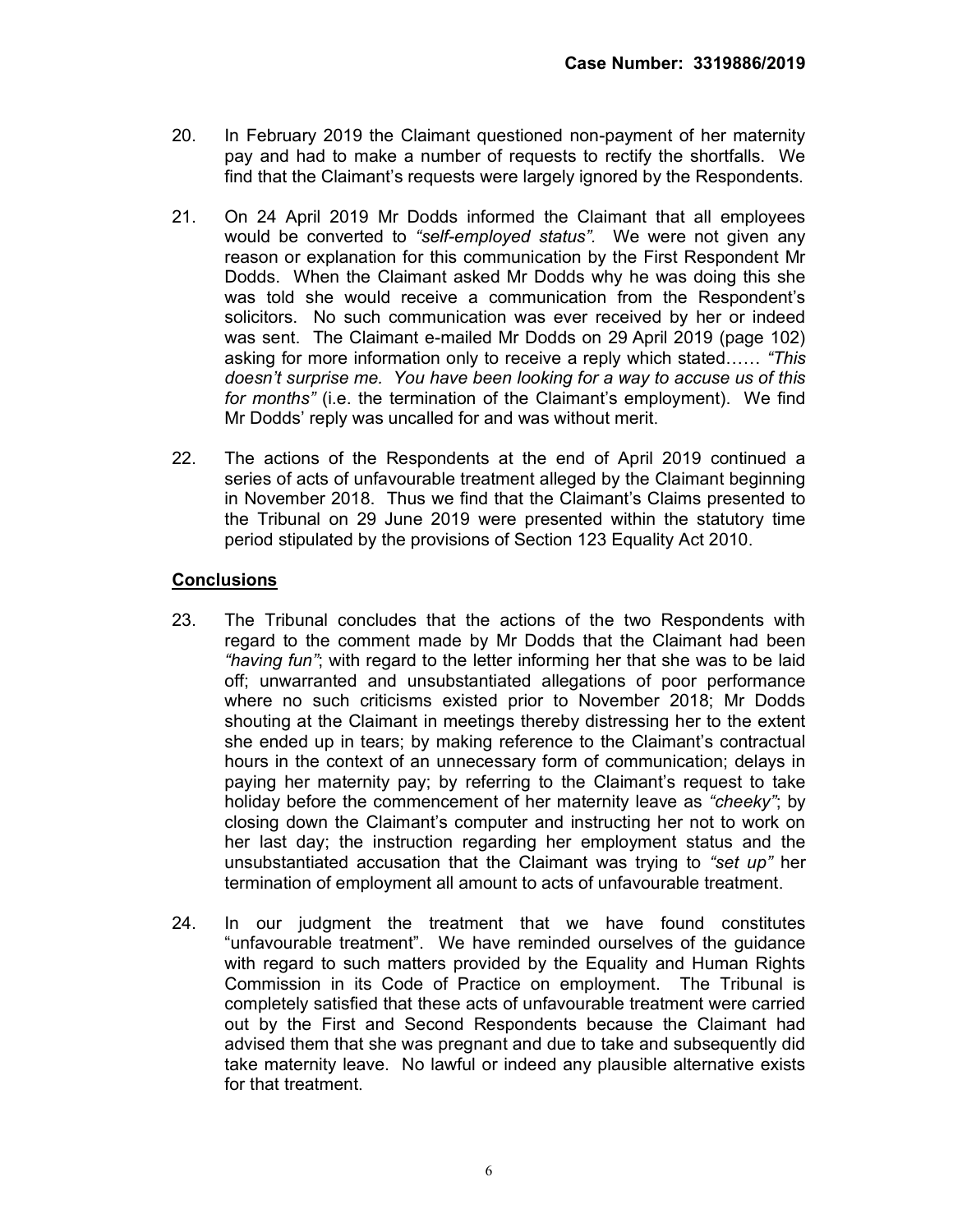25. We find that the Claimant's Claims of unfavourable treatment against the First and Second Respondents because of her pregnancy and her maternity leave, pursuant to the provisions of Section 18 Equality Act 2010, are well founded and therefore succeed. The First and Second Respondents are jointly and severally liable for the unlawful treatment.

## **REMEDY**

- 26. The Tribunal heard further evidence on oath from the Claimant. The Claimant confirmed that she suffered no loss throughout her period of maternity leave. Her maternity leave lasted from March 2019 until March 2020. She did not return to work for the Second Respondent. She was not sent a P45 by the Second Respondent and there is some dispute between the parties as to whether or not she resigned from her employment or whether or not her employment was terminated by the Second Respondent. We come to no finding of fact in that regard because those events occurred a substantial time after the presentation of the Claimant's Claim to the Employment Tribunal.
- 27. We are solely concerned with the matters relevant to the Claimant's Claim presented in June 2019. We conclude there is no link between any financial loss suffered by the Claimant on or after March 2020 in respect of the proceedings before us. We must and do consider only losses suffered by the Claimant relevant to these proceedings. There is no financial loss. We are solely concerned therefore with consideration of an award for Injury to Feelings.
- 28. We remind ourselves that in respect of any consideration for such an award that it is designed to compensate the Claimant and not to punish either Respondent. We have taken note of the fact that the Claimant was extremely distressed by the events set out in this Judgment. Her pregnancy was her first pregnancy and she had been very much looking forward to the birth of her child. The Claimant was undoubtedly not only upset by the events but became stressed. Eventually she had to see her General Practitioner and was prescribed medication for anxiety and stress. At a time when she ought to have been looking forward to the birth of her child she had to deal with the events described in our Judgment and a subsequent deterioration in her health. We consider that it is appropriate to award the Claimant a sum by way of Injury to Feelings.
- 29. This is not a case which falls within the Lower Band of the Vento Guidelines. The acts of Discrimination did not consist of a one-off act. They continued over a period of time. We think that the circumstances of this case fall within the Middle Band of those Guidelines.
- 30. After due consideration we award the Claimant the sum of £12,500.00. Interest at the rate of 8% is to be awarded on that sum in addition. Interest runs from the last act of Discrimination, i.e. 29 April 2019 until the date of